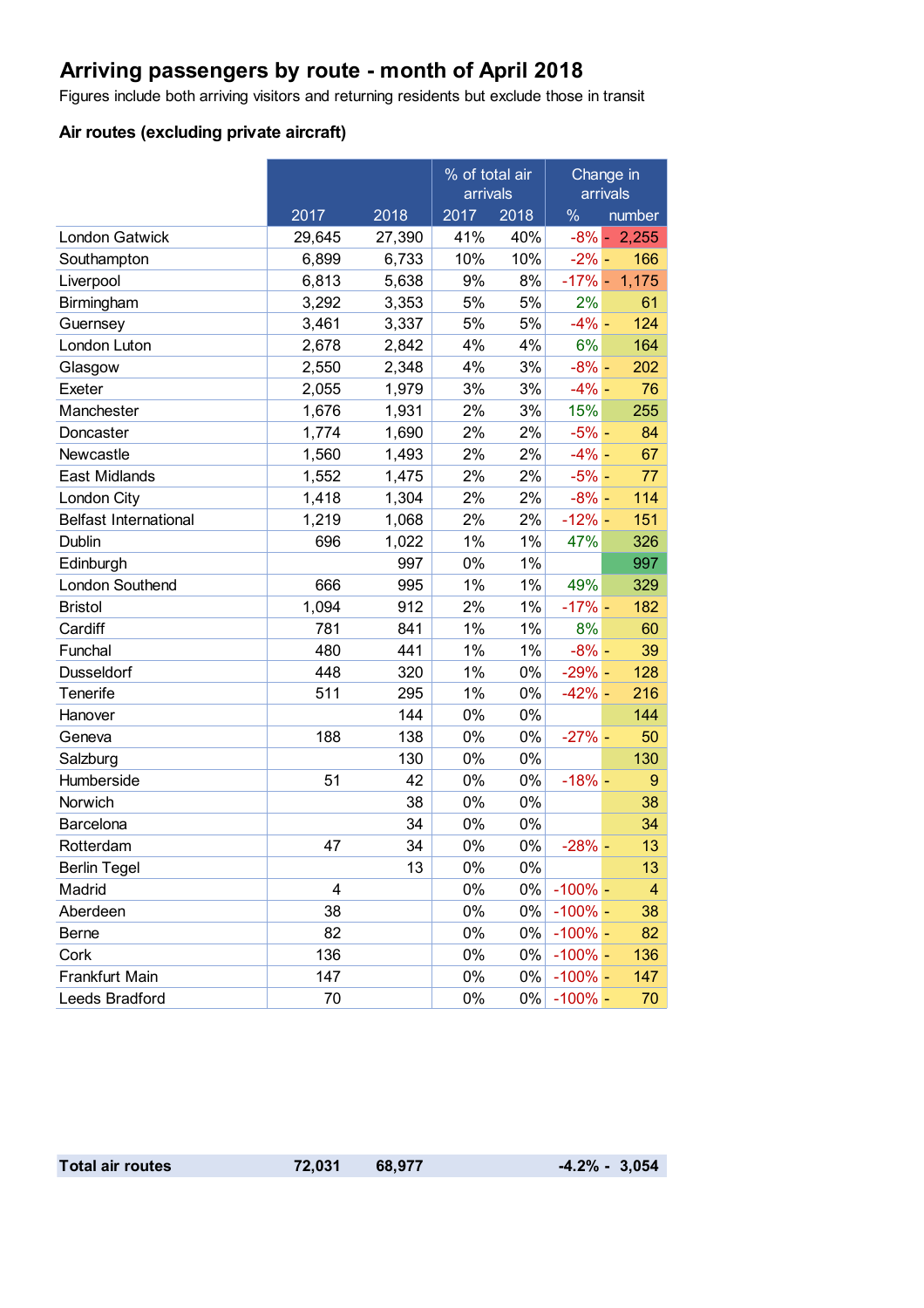# **Arriving passengers by route - month of April 2018**

Figures include both arriving visitors and returning residents but exclude those in transit

#### **Sea routes**

|                         |        |        | % of total sea<br>arrivals |       | Change in<br>arrivals |                   |
|-------------------------|--------|--------|----------------------------|-------|-----------------------|-------------------|
|                         | 2017   | 2018   | 2017                       | 2018  | $\%$                  | number            |
| St Malo                 | 20,601 | 19,002 | 54%                        | 62%   | $-8\%$ -              | 1,599             |
| Guernsey                | 4,938  | 3,045  | 13%                        | 10%   | $-38%$ -              | 1,893             |
| Poole                   | 4,763  | 3,942  | 12%                        | 13%   | $-17%$                | 821               |
| Granville               | 2,528  | 1,914  | 7%                         | 6%    | $-24%$ -              | 614               |
| Portsmouth              | 1,564  | 793    | 4%                         | 3%    | $-49%$ -              | 771               |
| Carteret                | 1,171  | 840    | 3%                         | 3%    | $-28%$ -              | 331               |
| Cruise ships            | 836    |        | 2%                         | $0\%$ | $-100\%$ –            | 836               |
| Visiting yachtsmen      | 1,187  | 903    | 3%                         | 3%    | $-24\%$ -             | 284               |
| Sark                    | 766    | 246    | 2%                         | 1%    | $-68\%$ -             | 520               |
|                         |        |        |                            |       |                       |                   |
|                         |        |        |                            |       |                       |                   |
| <b>Total sea routes</b> | 38,354 | 30,685 |                            |       |                       | $-20.0\% - 7.669$ |

#### **Air and Sea combined**

|                              |         |        | share of<br>arrivals by air |      | Change in<br>arrivals |                  |
|------------------------------|---------|--------|-----------------------------|------|-----------------------|------------------|
|                              | 2017    | 2018   | 2017                        | 2018 | $\frac{1}{2}$         | number           |
| Total arrivals (air and sea) | 110,385 | 99.662 | 65%                         | 69%  |                       | $-9.7\% -10.723$ |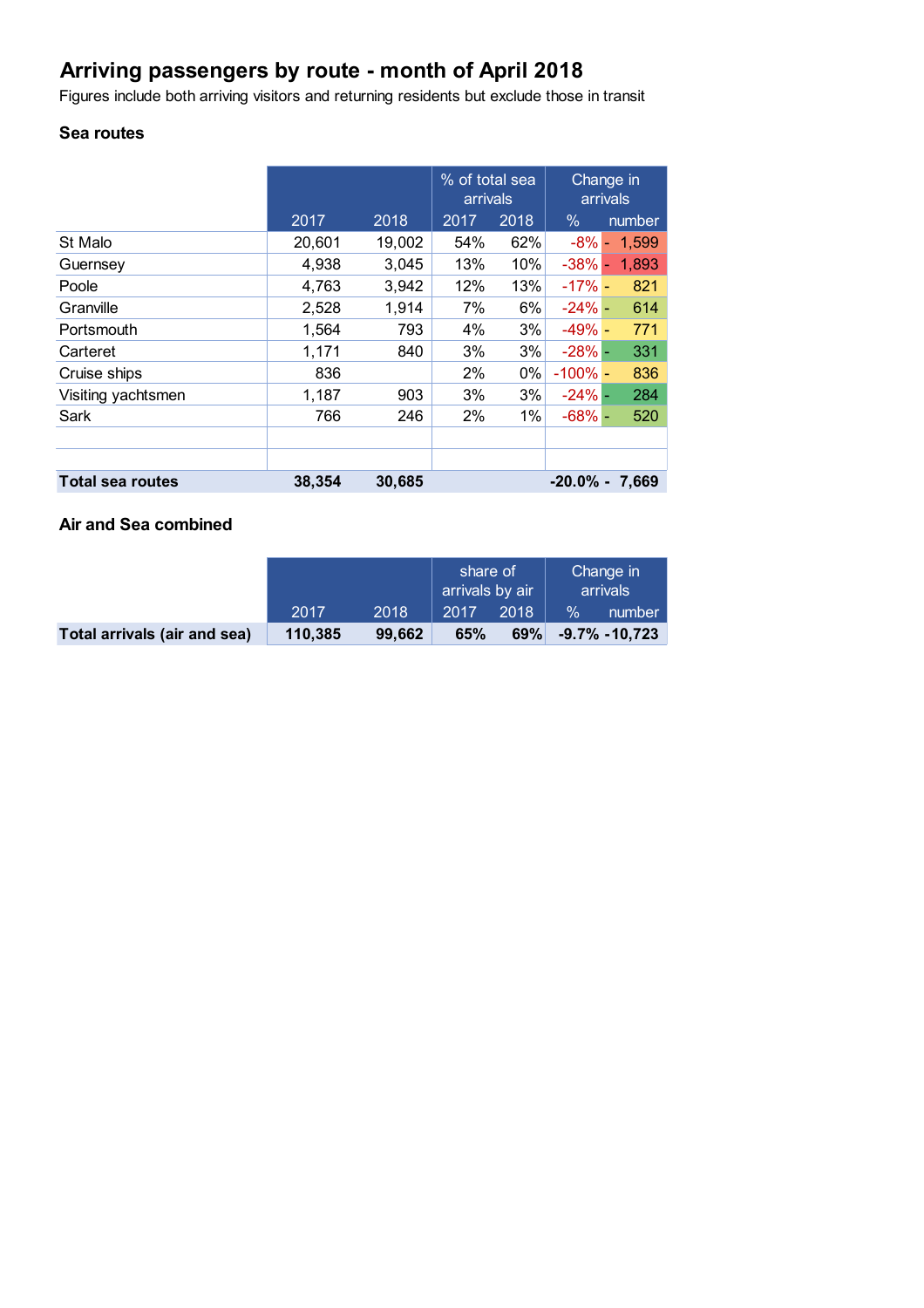# **Arriving passengers by route - Year-to-date 2018**

Figures include both arriving visitors and returning residents but exclude those in transit

### **Air routes (excluding private aircraft)**

|                              |         |         | % of total air<br>arrivals |       | Change in<br>arrivals |                |
|------------------------------|---------|---------|----------------------------|-------|-----------------------|----------------|
|                              | 2017    | 2018    | 2017<br>2018               |       | $\frac{0}{0}$         | number         |
| <b>London Gatwick</b>        | 99,692  | 100,752 | 46%                        | 46%   | 1%                    | 1,060          |
| Southampton                  | 23,658  | 24,260  | 11%                        | 11%   | 3%                    | 602            |
| Liverpool                    | 19,021  | 17,382  | 9%                         | 8%    | $-9\%$ -              | 1,639          |
| Guernsey                     | 14,280  | 12,970  | 7%                         | 6%    |                       | $-9\% - 1,310$ |
| Birmingham                   | 9,022   | 9,940   | 4%                         | 5%    | 10%                   | 918            |
| Exeter                       | 6,740   | 6,888   | 3%                         | 3%    | 2%                    | 148            |
| Glasgow                      | 5,141   | 6,013   | 2%                         | 3%    | 17%                   | 872            |
| Manchester                   | 4,692   | 5,956   | 2%                         | 3%    | 27%                   | 1,264          |
| East Midlands                | 5,122   | 5,053   | 2%                         | 2%    | $-1\%$ –              | 69             |
| London City                  | 5,178   | 4,889   | 2%                         | 2%    | $-6\% -$              | 289            |
| London Luton                 | 5,767   | 3,712   | 3%                         | 2%    | $-36\%$ -             | 2,055          |
| <b>Bristol</b>               | 3,314   | 3,177   | 2%                         | 1%    | $-4%$ -               | 137            |
| Doncaster                    | 2,966   | 2,861   | 1%                         | 1%    | $-4% -$               | 105            |
| Funchal                      | 2,590   | 2,366   | 1%                         | $1\%$ | $-9\%$ -              | 224            |
| Cardiff                      | 1,907   | 2,347   | 1%                         | 1%    | 23%                   | 440            |
| Newcastle                    | 1,681   | 1,756   | 1%                         | 1%    | 4%                    | 75             |
| <b>Belfast International</b> | 1,275   | 1,310   | 1%                         | 1%    | 3%                    | 35             |
| Tenerife                     | 1,377   | 1,291   | 1%                         | 1%    | $-6% -$               | 86             |
| Dublin                       | 696     | 1,207   | 0%                         | 1%    | 73%                   | 511            |
| Edinburgh                    |         | 1,157   | 0%                         | $1\%$ |                       | 1,157          |
| London Southend              | 666     | 1,139   | 0%                         | 1%    | 71%                   | 473            |
| Geneva                       | 945     | 937     | 0%                         | 0%    | $-1\% -$              | 8              |
| <b>Dusseldorf</b>            | 448     | 320     | 0%                         | 0%    | $-29%$ -              | 128            |
| Hanover                      |         | 144     | 0%                         | 0%    |                       | 144            |
| Grenoble                     |         | 133     | 0%                         | 0%    |                       | 133            |
| Faro                         |         | 131     | 0%                         | $0\%$ |                       | 131            |
| Salzburg                     |         | 130     | 0%                         | 0%    |                       | 130            |
| Humberside                   | 51      | 42      | 0%                         | 0%    | $-18%$                | $9\,$          |
| Norwich                      |         | 38      | 0%                         | 0%    |                       | 38             |
| Barcelona                    |         | 34      | 0%                         | 0%    |                       | 34             |
| Rotterdam                    | 47      | 34      | 0%                         | 0%    | $-28%$ –              | 13             |
| <b>Berlin Tegel</b>          |         | 13      | 0%                         | 0%    |                       | 13             |
| Madrid                       | 4       |         | 0%                         | 0%    | $-100\%$ -            | 4              |
| Aberdeen                     | 38      |         | 0%                         | 0%    | $-100\%$ –            | 38             |
| Alderney                     | 49      |         | 0%                         | 0%    | $-100\%$ –            | 49             |
| Berne                        | 82      |         | 0%                         | 0%    | $-100\%$ -            | 82             |
| Bournemouth                  | 148     |         | 0%                         | 0%    | $-100\%$ –            | 148            |
| Cork                         | 136     |         | 0%                         | $0\%$ | $-100\%$ –            | 136            |
| Frankfurt Main               | 147     |         | 0%                         | 0%    | $-100\%$ -            | 147            |
| Friedrichshafen              | 69      |         | 0%                         | 0%    | $-100\%$ –            | 69             |
| Leeds Bradford               | 70      |         | 0%                         | 0%    | $-100\%$ –            | 70             |
| Newquay                      | 68      |         | 0%                         | 0%    | $-100\%$ –            | 68             |
| <b>Total air routes</b>      | 217,087 | 218,382 |                            |       | 0.6%                  | 1,295          |